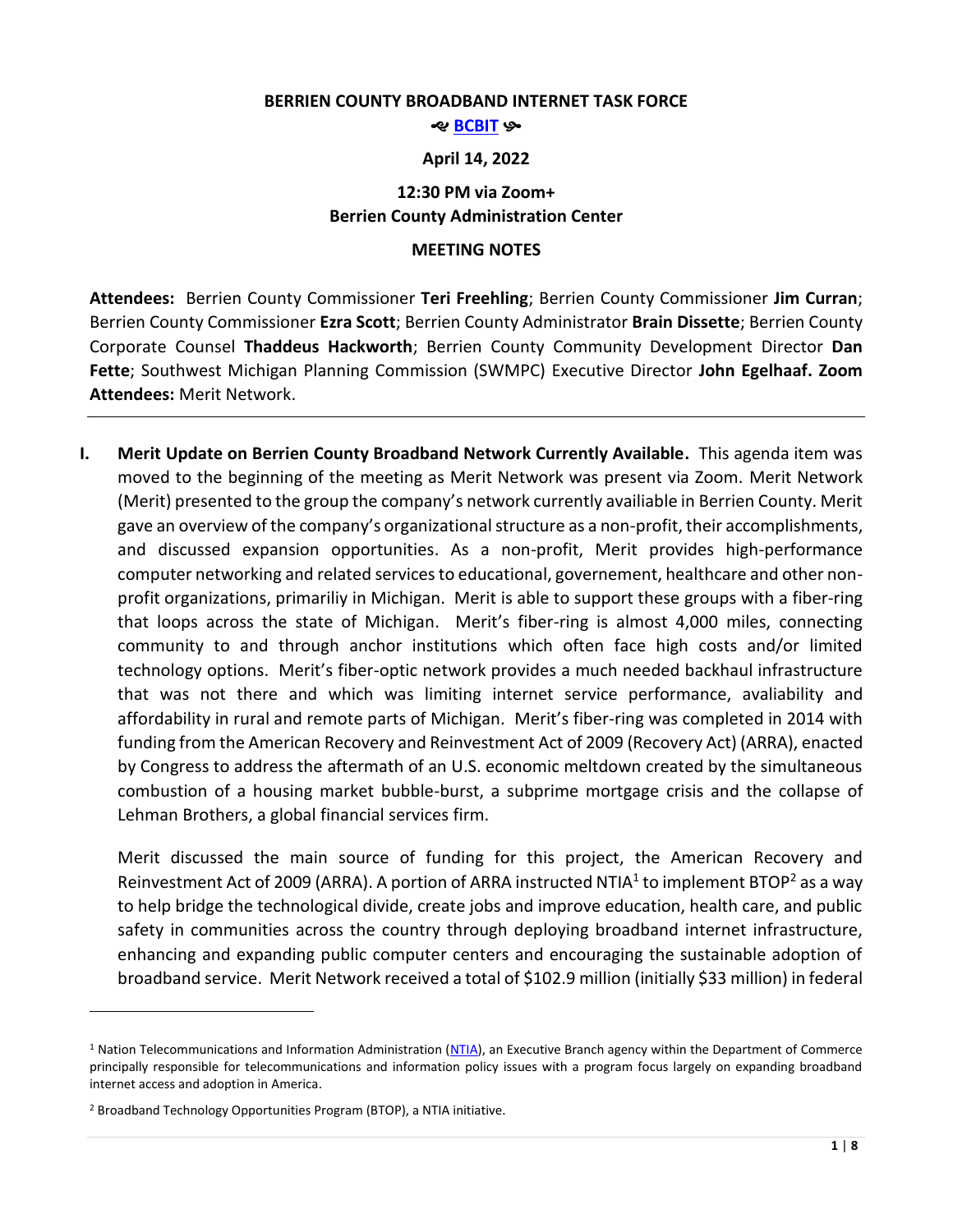funds and \$8.3 million in matching funds from the University of Michigan and the Michigan Economic Development Corporation's [\(MEDC\)](https://www.michiganbusiness.org/) Michigan Strategic Fund [\(MSF\)](https://www.michiganbusiness.org/about-medc/michigan-strategic-fund/) to complete this project. This project constructed 2,287 miles of an almost 4,000 mile, open-access advanced fiberoptic network throughout the state of Michigan.

This project's focus was to connect and increase bandwidth to the unserved, underserved, and remote areas in Michigan with a project name of **REACH-3MC**: **R**ural, **E**ducation, **A**nchor, **C**ommunity, **H**ealthcare – **M**ichigan **M**iddle **M**ile **C**ollaborative).

**This is how REACH-3M works:** Merit partnered with seven (7) commercial Internet service providers (ISPs) as grant sub-recipients to create the infrastructure that services the major sectors of society, including homes, businesses and CAIs (community anchor institutions). The REACH-3MC



network consists of a mainline network. Merit and the grant sub-recipients constructed fiber-optic laterals from the mainline to connect individual CAIs and businesses and to access cell towers and central office facilities. Both the mainline and laterals were constructed in parallel (Merit was digging once, before digging-once was cool). Merit and sub-recipients each own fiber strands within the cable over various portions of the REACH-3MC network. This ensures competition at every interval. The network is governed by open access principles enforced by the grant: ISPs cannot be denied access to the network where capacity permits. The REACH-3MC project aims to solve the lack of backhaul infrastructure in Michigan's remote and rural area, where residents have had (and still have) challenges accessing information and CAIs and businesses have had to contend with substandard levels of Internet, telecommunication and networking access and services, putting families and organizations at a disadvantage. To address such limitations, the REACH-3MC project is providing 143 CAIs with 1 Gbps-dedicated connections to Merit, enabling collaboration with more than 230 other CAIs already connected. REACH-3MC expanded Merit's footprint to more than 4,000 miles. Because of this project, Michigan's public institutions have a mechanism to cut costs and provide more service to their constituents. As a middle-mile project, the aim of REACH-3MC is not to directly connect every home and business in the network service area, rather, the goal is to bring the backhaul infrastructure into rural regions and then give ISPs the opportunity to use the infrastructure to provide faster, cheaper, and more reliable service.

Initially, or possibly a requirement of the environmental review for the REACH-3MC project, Merit explored the option of purchasing Indefeasible Rights of Use (IRU) to interconnect existing fiber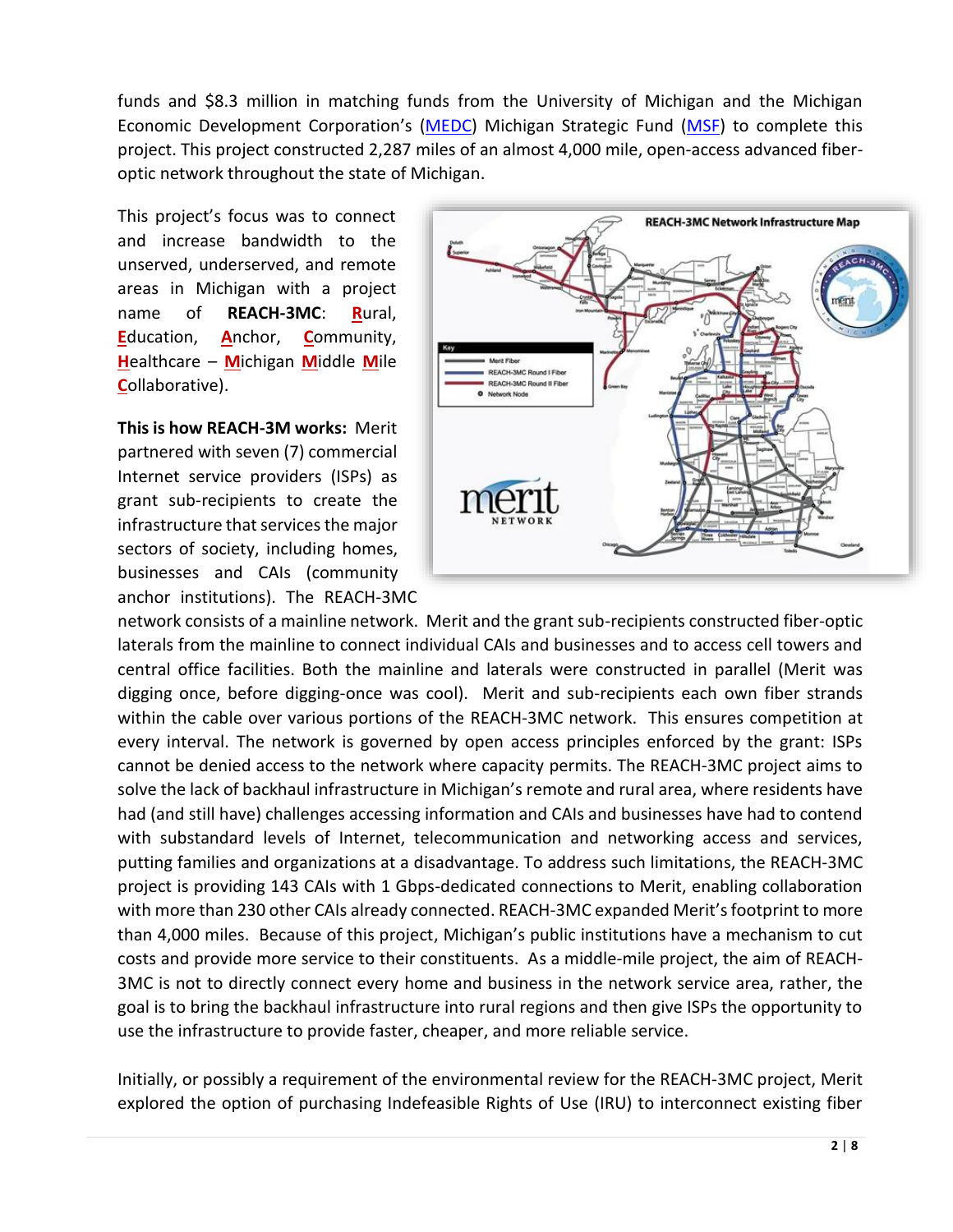where possible, but they soon found out, there was little fiber available to do so. As a result, Merit pursued new construction as the only feasible alternative for the majority of the network expansion. The REACH-3M network, expanded from Merit's existing network, facilitating the construction of a fiber-ring backbone that provides at least two point of connection at major network hubs, and built-in, on-net path diversity to from the network core. The network also has two major exit points to the Internet with a route to Chicago and a route to Toledo. A third path serves a site in Sault Ste. Marie and interconnects with a network in Ontario, Canada. This provides redundancy between major network interconnection points.

The Merit Network is constructed and maintained as an open network, allowing for third party service providers access to the backbone at strategically placed network interconnection points spaced at approximately 1,500 – 2,000-foot intervals, or splice points, along the route to address the lack of home and business connectivity, including business and industrial parks, along the route.

Currently, Merit is in the process of completing several upgrades to its statewide, fiber-optic backbone including a project rebuild in downtown Benton Harbor. This upgrade and rebuild is in the City of Benton Harbor at the anchor institution [Kinexus](https://www.kinexus.org/), our region's local workforce development office. Additionally, the other anchor institution in our area connected as result of the REACH-3M Project is [Lake Michigan College](https://www.lakemichigancollege.edu/) (LMC), with a main campus in Benton Harbor on

Napier Avenue, and three campus locations in Southwest Michigan allowing LMC to network and develop relationships and educational opportunities with K-12 schools for hybrid and remote programs. Other anchor institutions on the network in Berrien County are [Andrews University](https://www.andrews.edu/) in Berrien Springs and the [Berrien RESA](https://berrienresa.org/) (Regional Education Service Agency) in Berrien Springs.

 $\overline{a}$ 



Merit proposed to BCBIT, while they are at the Kinexus location in Benton Harbor they could go across the river and connect the Sheriff's Office and the Courthouse, thus creating a network redundancy necessary for seamless telecommunication operations in the event of a slice in the line, a "missed dig", or a hungry squirrel. Building off of this proposed fiber infrastructure build-out is in conjunction with previous discussions with Merit regarding a County-owned fiber-ring connecting all County facilities through a secure VPN<sup>3</sup>. Merit owns the cable sheath and 18 of the 144-strands within the cable sheath carrying the fiber optics strands. We could probably need six (6) of these strands. Two strands for optimal network performance (one upstream, one downstream) two stands for production (switch out, or ramp ups), and two for development and emergencies.

<sup>3</sup> Virtual Private Network (VPN) is best described as a secure, encrypted online network connection for data and communication travel in your own protected tunnel.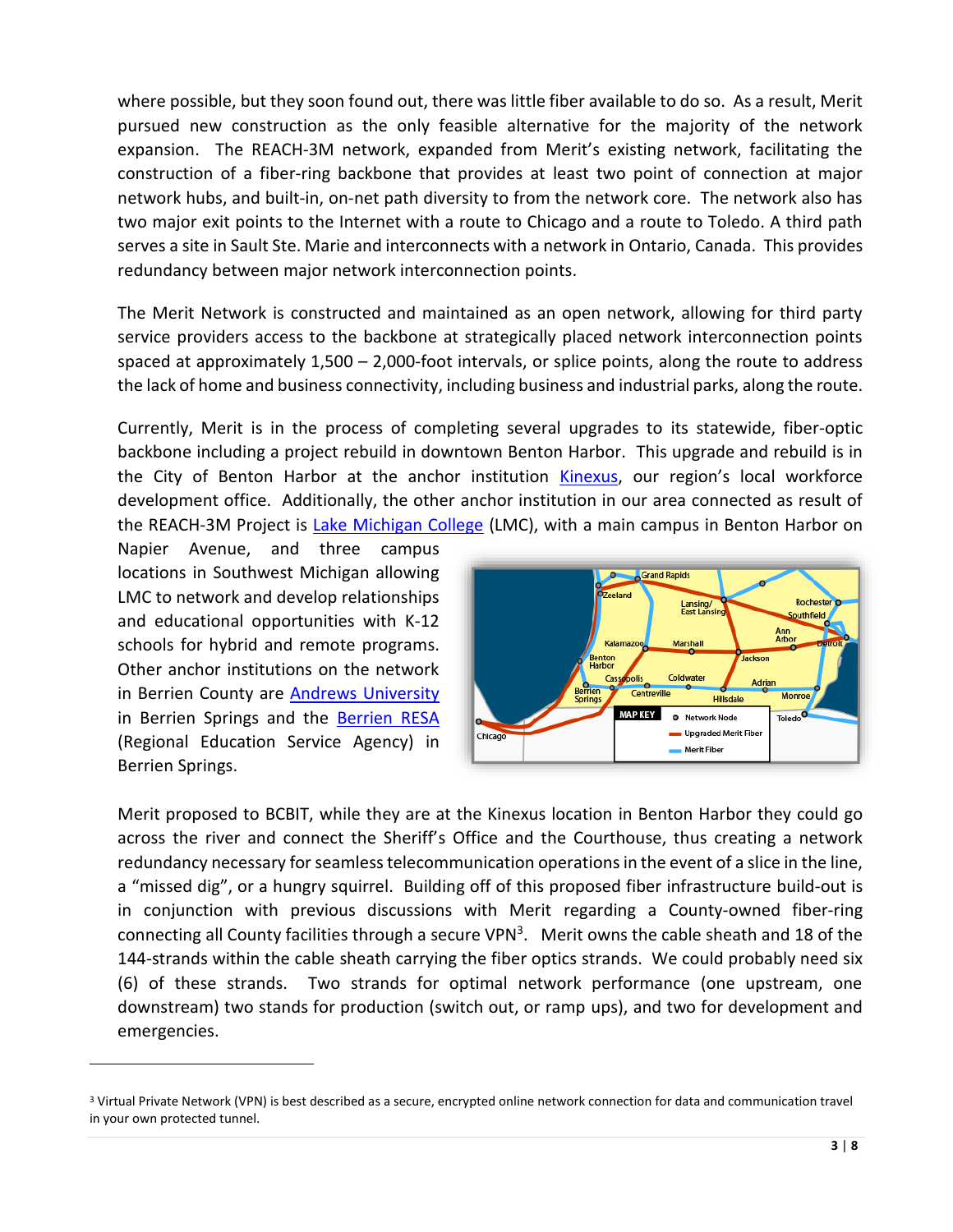Administrator Dissette discussed the opportunity, optimization, cost control, and security benefits of the County on the Merit Network subject to terms and conditions of an agreement know as an Indefeasible Right of Use, or an IRU. Like a condominium, an IRU establishes us as owners proportionately to the other owners within the cable sheath. The IRU has a monthly cost shared proportionately among the owners. This monthly fee covers line maintenance, performance optimization, upkeep, and anything irregular that occurs with owning a power line (miss-marked [Miss Dig-811,](https://www.missdig811.org/) backhoe, squirrels, etc.). Costs above and beyond are shared proportionately among the owners. The cost is \$750 per mile annually. We would probably need 70 miles to connect all County facilities, or \$52,500 a year. Administrator Dissette will have our Information Systems (IS) Director Chris Swihart connect with Merit Network (no pun intended) to discuss technical particulars and feasibility of a Countywide network with Merit. With a County owned network, commercial for-profit ISPs could network off our line to build out to remote, unserved and underserved areas of Berrien County and provide affordable, reliable, and high-quality accessibility for our citizens to connect to the internet.

- **II.** Broadband Projects on Full Boil, Simmer, or Just Warming Up. Per discussion, this agenda item will be covered at each BCBIT meeting for discussion regarding broadband project updates throughout Berrien County. Per the agenda item title, broadband projects discussed are easily categorized as to whether the project is just getting started up, warming up, or shovel ready. Bainbridge Township and Oronoko Township are ready for ARPA Broadband Application Approval. Expect applications from other townships soon. Most likely we may run out of ARPA funding available, however, we will also know with these requests the additional grant dollars we need to pursue to get these projects completed.
	- a. **Communities in the SWMPC Pipeline.** John Egelhaaf, SWMPC, stated he has had meeting with several municipalities showing an interest in the broadband planning services and ARPA application assistance his organizations can provide. Additional meet-n-greet meetings are scheduled for the next two weeks (two a day is the general flow). Sodus Township has shown an interest in submitting a Broadband ARPA Grant Application. Expect applications from Coloma and Baroda Township along with Pipestone Township.
	- **b. Others.** There are several other communities showing interest and pursing funding. As stated, we have received ARPA Broadband Application Funding requests from Oronoko Township and Bainbridge Township, which will be reviewed in the next agenda item. Others also include Galien Township and Pipestone Township and many others showing interest. This all takes time. If a an entity has not had broadband to their citizens on the radar, starting from scratch, right now, as money is flowing, and the topic is prevalent, and not going away. Folks are finally understanding the wait and see approach is over. It's time to get the wheels in motion. Planning takes work. Implementation is even tougher. An excel list will be compiled for readability purposes at a later date.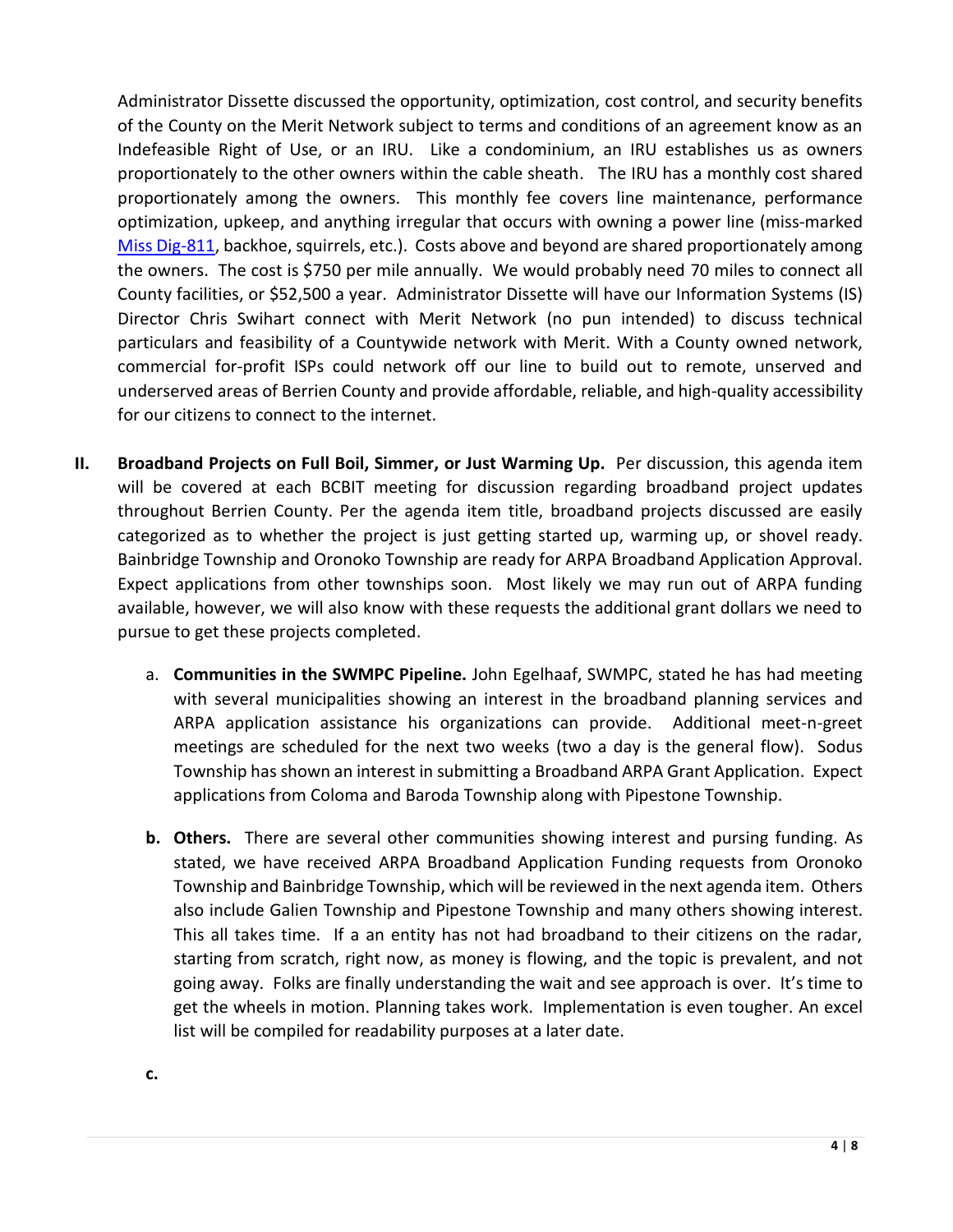**III. ARPA Application Recommendation Decisions.** BCBIT member received and reviewed two application from local municipalities for use of ARPA funds. These applications were received through a grant application process established through resolution by the Board of Commissioners to allow local municipalities to apply for a portion of Berrien County's ARPA Funds, of which \$6 million is allocated to broadband infrastructure projects. The two townships reviewed at this meeting were applications received from Bainbridge Township and Oronoko Township. As part of the discussion, a 3<sup>rd</sup> party tech review of the application was sent via e-mail before the meeting in report form.

**Bainbridge Township ARPA Application Review.** Merit Network, as a third party tech analyst, submitted a report to BCBIT reviewing Bainbridge Township's Broadband ARPA Application and their request for broadband grant funding. There is question of overlap in funding, specific to RDOF. There are federal dollars allocated for broadband deployment in and around Bainbridge; however, the exact location related to the application will require further investigation at the parcel level, and though this could be an issue, this information was not requested or required to be submitted in the application itself. BCBIT Members agreed this project is ready to move forward and recommend approval following the County process. Upon approval by the Finance Committee, then followed by full Board of Commissioners approval, a grant agreement will be signed by Berrien County and Bainbridge Township.

**BCBIT Member Concurrence: BCBIT Members reviewed the ARPA grant application from Bainbridge Township and recommend approval of their request for \$562,500 to fund the construction of 15 miles of last-mile fiber optic broadband infrastructure at speeds up to 1 Gbps.** 

**Oronoko Township ARPA Application Review.** Oronoko Township's submitted Broadband ARPA application and supporting  $3<sup>rd</sup>$  party tech analysis was reviewed and discussed. The one-time installation connection fee to the home is stated at \$500, a considerable barrier to access with a project subsidized by public money. In Merit's tech review, they recommended negotiating down this price to a \$100 connection fee offered by the same company in other grant-funded areas (in and around Berrien County). Inclusion of residents on private roads to connect may need to be reviewed further. At the meeting, Administrator Dissette email the company and received a response post meeting that \$99 connect fee will be honored. Additionally, the tech review summarized a concern this project most likely has redundancy with federal funding using RDOF dollars. Exact location, by parcel, will be reviewed once the parcel analysis is completed. BCBIT Members agreed this project is ready to move forward and recommend approval following the County process. Upon approval by the Finance Committee, then followed by full Board of Commissioners approval, a grant agreement will be signed by Berrien County and Oronoko Township.

**BCBIT Member Concurrence: BCBIT Members reviewed the ARPA grant application from Oronoko Township and recommend approval of their request for \$700,000 to fund the construction of 27.2 miles of last-mile fiber optic broadband infrastructure at speeds up to 1 Gbps.**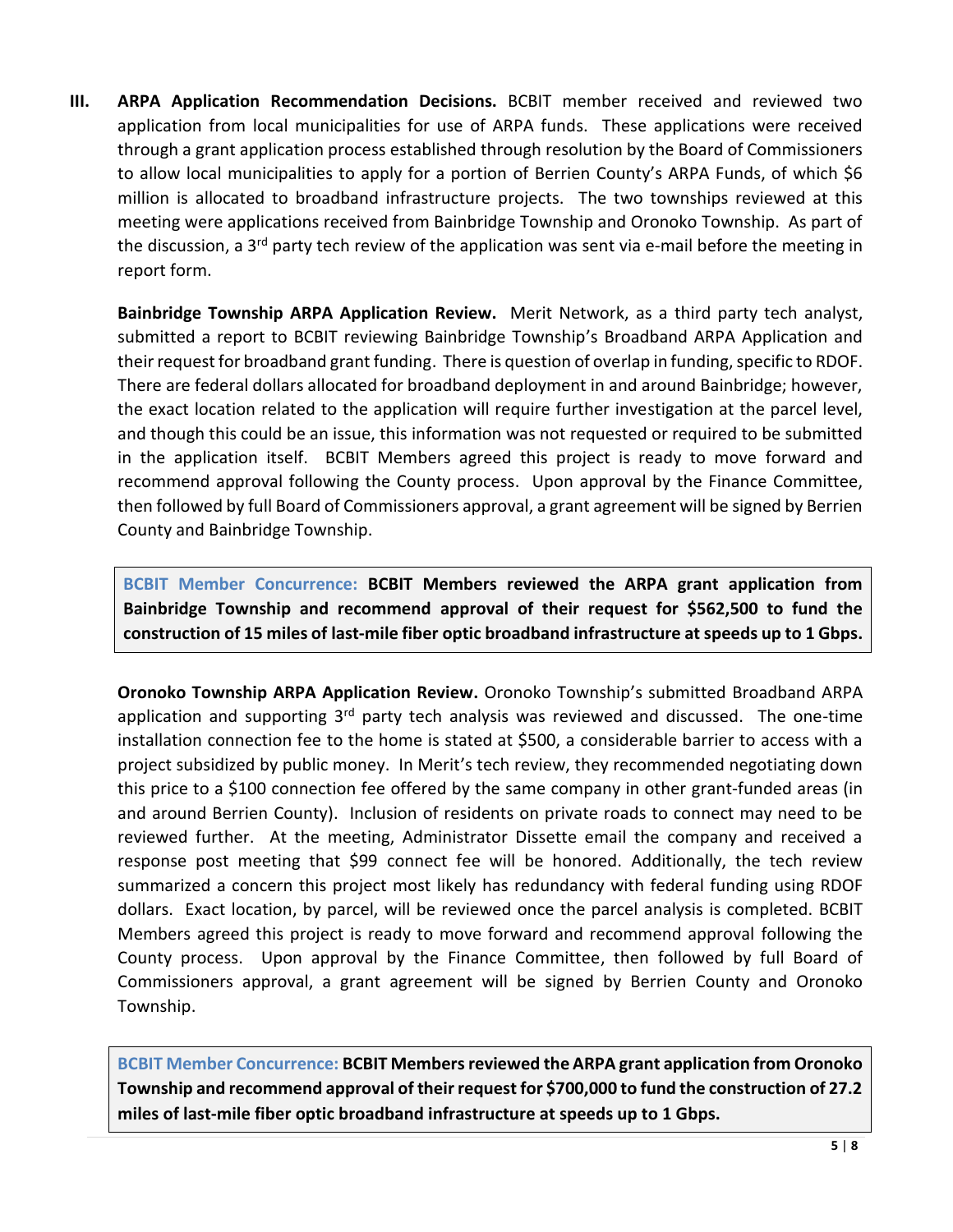**IV. ARPA Grant Application Deadline Discussion.** This agenda item was moved up as a natural flow of discussion following the ARPA Application Recommendation discussion. Currently, the Berrien County ARPA Broadband [Application,](https://www.berriencounty.org/DocumentCenter/View/15307/01-27-22-ARPA-Broadband-Application) approved by the Berrien County Board of Commissioners (Resolutio[n B2201191\)](https://www.berriencounty.org/DocumentCenter/View/15331/B2201191), has an application deadline posted and published as July 1, 2022. This date allows builds in considerations of a successful project completion to the parameters set forth by ARPA funding; that is projects must be under contract by December 31, 2024 and completed by December 31, 2026. These dates established by the Act are non-negotiable. The discussion set forward here, post workshop, post application approval, is to move the deadline date for ARPA Broadband Applications from July 1, 2022 to October 2022. This would result in communities that have not submitted the opportunity to use data from the DCS Technology Design (DCS) survey to complete their application with address or parcel level detail, not seen in the applications received thus far. Though the application itself does not specifically request this micro-level detail to apply, parcel level detail, or address detail, would be a necessary component of the RFP. The discussion to move the July 1 deadline to October 2022 would run parallel to the anticipated timeline of completion by DCS of Berrien County's broadband inventory mapped by parcel in GIS. Communities could use the DCS data in their application. The communities that have already submitted their applications and those in the pipeline ready to submit would not have this data as part of their application. If we wait, to allow the DCS data to be completed and included as part of a municipality's applications submission, but we are out of money, the question will be why did you approve funding for the applications that do not have the DCS information. One would look more complete than the other, however, the application does not necessary ask for this initial level of detail to be submitted as a completed application for review and approval. Parcel level detail is needed in the RFP regardless.

A view from the other side, if the deadline is moved, an application submitted is the size of a textbook, there may be a question called about favoritism or a process of FIFO, vs completeness. There is also a thought that municipalities need more time. As such, Bainbridge Township and Oronoko Township have submitted their applications for review. Though July 1 is looming near, pushing out the application deadline to October with the anticipation of applications coming in to incorporate this data changes the parameters on the applications already received and in the pipeline and could cause confusion. As it is, we may be out of money by July 1, so discussing a timeline extension for when applications are due may not be necessary.

As it relates to the ARPA application, John Egelhaaf, SWMPC, wanted to review the scoring matrix presented at the workshops, vs the scoring matrix he presented to the group in an email. The simplicity of the scoring matrix presented at the workshop is too simple. For point of clarification, this was used as an example, and again, presented at the two workshops. John believes the scoring matrix he has of multiple categories, and varying points allocation emailed to the group is much better. Egelhaaf asked the group to decide on a scoring matrix and was a bit confused as how the other matrix was decided, though it really was not, if that was the decision. A more complex scoring matrix provides objectivity to the final score, allowing for more discussion and thoughtfulness towards the final decision to move forward with an application or request more detail. We need to rescore with the more complex, or a more complex matrix.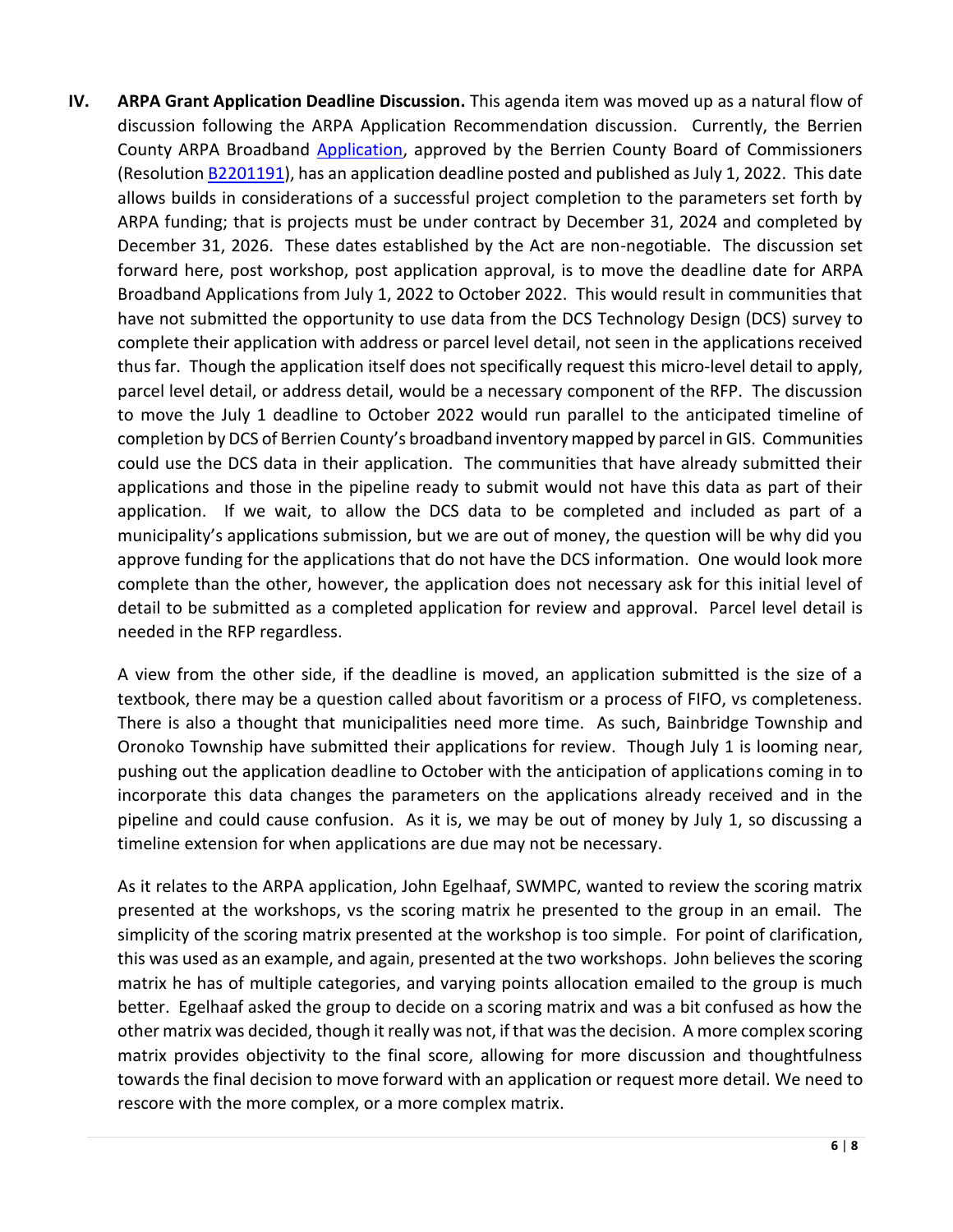- **V. DCS Mapping Contract. [DCS Technology Design](https://www.dcstechnology.com/)** (DCS), out of Chelsea, Michigan, is a unique company with the expertise to survey and map, at the parcel level in GIS<sup>4</sup>, which parcels have Broadband, and which do not. An inventory of exact street addresses provides a good base of information for all broadband requirements and can stream line deployment priority, along with identifying projects underway serving an area, that was initially thought to be unserved, or underserved but has since been lit up, or has the infrastructure under contract to be lit through grant funding or otherwise. Under contract with Van Buren County for their services, a meeting with them while they are in the area occurred prior to this meeting. Once DCS has completed their survey and study report out to Van Buren County, they would like to inventory Berrien County. DCS will do a physical survey of parcels and address including the townships, villages and all rural areas documenting broadband access or not. This is not a self-reporting survey by Internet Users, Internet Providers, Government Agencies, or other service provides. This is boots-on-the-ground, grass roots, door-to-door data collection. The final report will include the following:
	- Served/Unserved audit of every parcel/address
	- **Inventory of cabled technologies, DSL, fiber, wireless (or lack thereof)**
	- Consolidated database into ArcGIS for use by Berrien County for efficient planning, engineering, construction estimating, infrastructure deployment, and upgrade strategies for internet connection.

Information at the parcel level will provide an accurate snapshot of what technologies are available, what is being planned, and a precise snapshot of the entire County not typically available elsewhere in a consolidated format viewable to a level of detail and granularity found only in Geographical Information Systems (GIS) based maps.

See the [DCS Technology Design Rural Broadband Inventory study presented to Leelanau County](https://www.leelanau.gov/downloads/leelanau_broadband_report_ver210923_ver2_1.pdf?fbclid=IwAR3_ySCSrSfRC96hoAvQDrn_c8BrUvZ4moufBn9Sr0mI-cCKrTfB9YFQmNQ)  [Board of Commissioners](https://www.leelanau.gov/downloads/leelanau_broadband_report_ver210923_ver2_1.pdf?fbclid=IwAR3_ySCSrSfRC96hoAvQDrn_c8BrUvZ4moufBn9Sr0mI-cCKrTfB9YFQmNQ) as a reference. As it relates to Broadband RFPs, we need to have parcel detail at the address level. DCS Technology Design can make this happen. Administrator Dissette has asked for a bid waiver request to hire this company, with an expected start time of July, and a full report presented in October to the Board of Commissioners.

**BCBIT Member Concurrence: Members of BCBIT recommended in concurrence to move forward with a resolution and bid waiver request to contract with DCS Technology Design to conduct a comprehensive broadband survey detailed by parcel to streamline investment decisions.** 

A resolution and bid waiver request will be presented to the Finance Committee for approval, then sent to the full Board of Commissioners for approval. This resolution is to contract with DCS Technology Design for completion of a County-wide map of broadband availability, parcel-by-

 $\overline{a}$ 

<sup>4</sup> GIS: Geographic Information System is interactive mapping software to make maps, analyze data, and manage imagery projects.